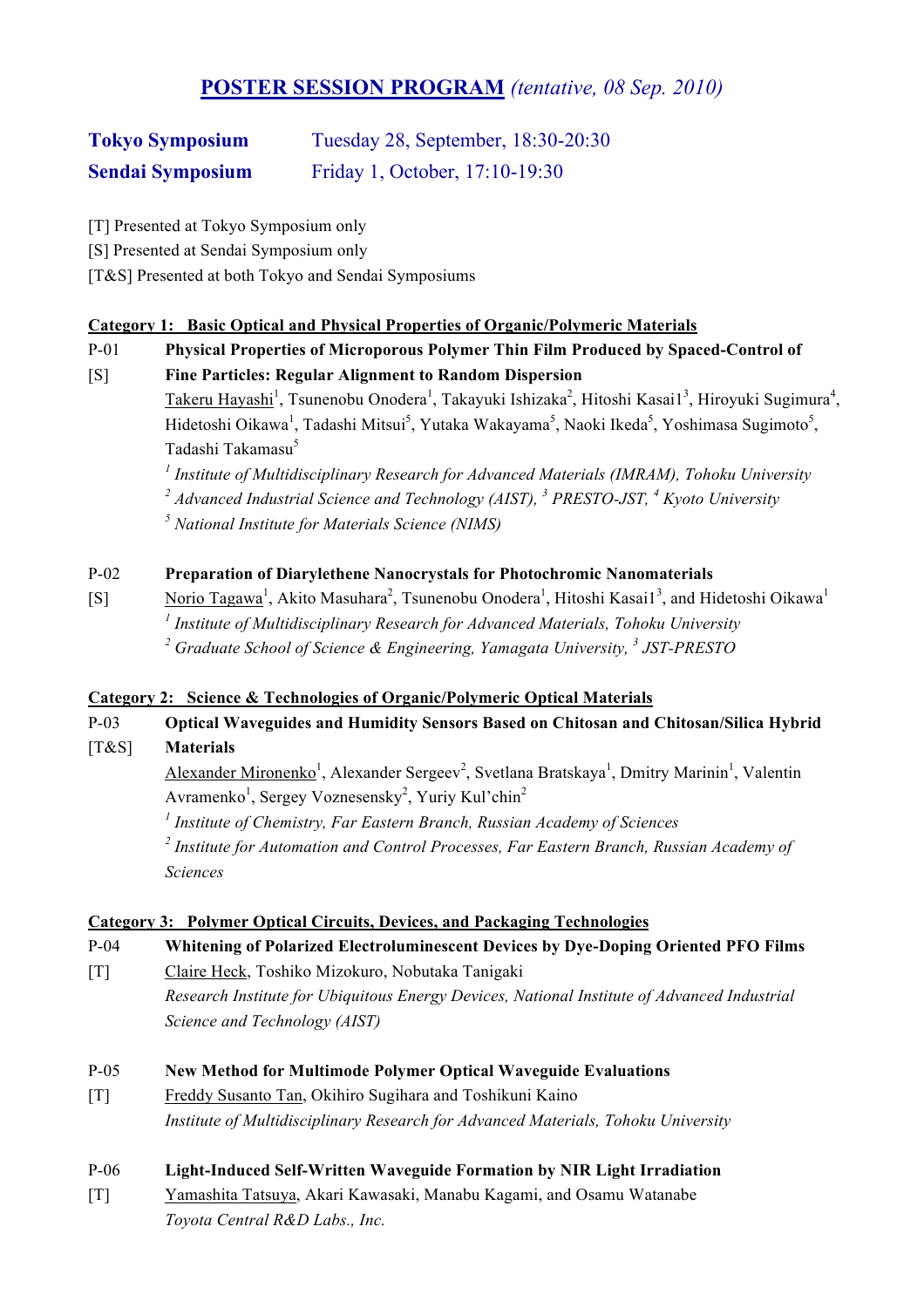#### P-07 **Phase Equilibrium of Nanoparticulate System**

- [S]  $Jungwoo Yoo^a$ , Hiroshi Inomata<sup>a,b</sup>, Tadafumi Adschiri<sup>a,c</sup> *<sup>a</sup> Department of Chemical Engineering, Tohoku University*
	- *<sup>b</sup> Research Center of Supercritical Fluid Technology, Tohoku University*
	- *<sup>c</sup> WPI Advanced Institute for Materials Research, Tohoku University*

#### **Category 4: Science & Technologies of Nano-particles (including super-critical conditions)**

# P-08 **Hydrothermal Synthesis of Perovskite Nanophosphor via a Continuous Micro Reaction**

[S] **System** 

Yukiya Hakuta, Hirhosi Takashima, Tetsuya Kodaira, Kyoko Bando, Fujio Mizukami, Kiwamu Sue, and Takeshi Furuya

*National Institute of Advanced Industrial Science and Technology, Nanosystem Research Institute*

# P-09 **Liquid-Crystalline Organic-Inorganic Hybrid Dendrimers: Self-Organization of Gold**  [S] **Nanoparticles Modified with Organic Dendrons**

Masaki Matsubara<sup>1</sup>, Kiyoshi Kanie<sup>1\*</sup>, Xiangbing Zeng<sup>2</sup>, Feng Liu<sup>2</sup>, Goran Ungar<sup>2</sup>, and Atsushi  $Muramatsu<sup>1</sup>$ 

*1 Institute of Multidisciplinary Research for Advanced Materials, Tohoku University*

*2 Department of Engineering Materials, University of Sheffield*

### P-10 **Photoelectron Emission Microscopy for Surface Observation of Hyper-Hybrid Materials**

[T] Hiroshi Ogawa, Kazutoshi Yagi-Watanabe, Masahito Tanaka, Fusae Kaneko, Hiromi Ikeura-Sekiguchi, Masato Yasumoto, and Masaki Koike *Research Institute of Instrumentation Frontier, National Institute of Advanced Industrial Science and Technology (AIST)*

#### P-11 **Synthesis of Organic-Functionalized Hafnium Oxide Nanoparticles in Sub- and**

### [S] **Supercritical Water**

Ameneh Sahraneshin, Seiichi Takami, and Tadafumi Adschiri *Institute of Multidisciplinary Research for Advanced Materials, Tohoku University*

## P-12 **Lyotropic Liquid-Crystalline Structures of Calamitic Quaternary Ammonium Salts with a**

### [S] **Mesogenic Core**

Yuki Seino, Kiyoshi Kanie, and Atsushi Muramatsu *Institute of Multidisciplinary Research for Advanced Materials, Tohoku University*

# P-13 **Synthesis of Organic–Inorganic Hybrid Cobalt Nanoparticles via Hydrothermal Reduction**

[S] **Process in Supercritical Condition**

Gimyeong Seong<sup>1</sup>, Seiichi Takami<sup>2</sup>, Daisuke Hojo<sup>3</sup>, Toshihiko Arita<sup>2</sup>, Kimitaka Minami<sup>4</sup> and Tadafumi Adschiri 2,3,4

<sup>1</sup> Department of Chemical Engineering, School of Engineering, Tohoku University

*2 Institute of Multidisciplinary Research for Advanced Materials, Tohoku University*

*<sup>3</sup> WPI Research Center: Advanced Institute for Materials Research, Tohoku University*

*4 New Industry Creation Hatchery Center, Tohoku University*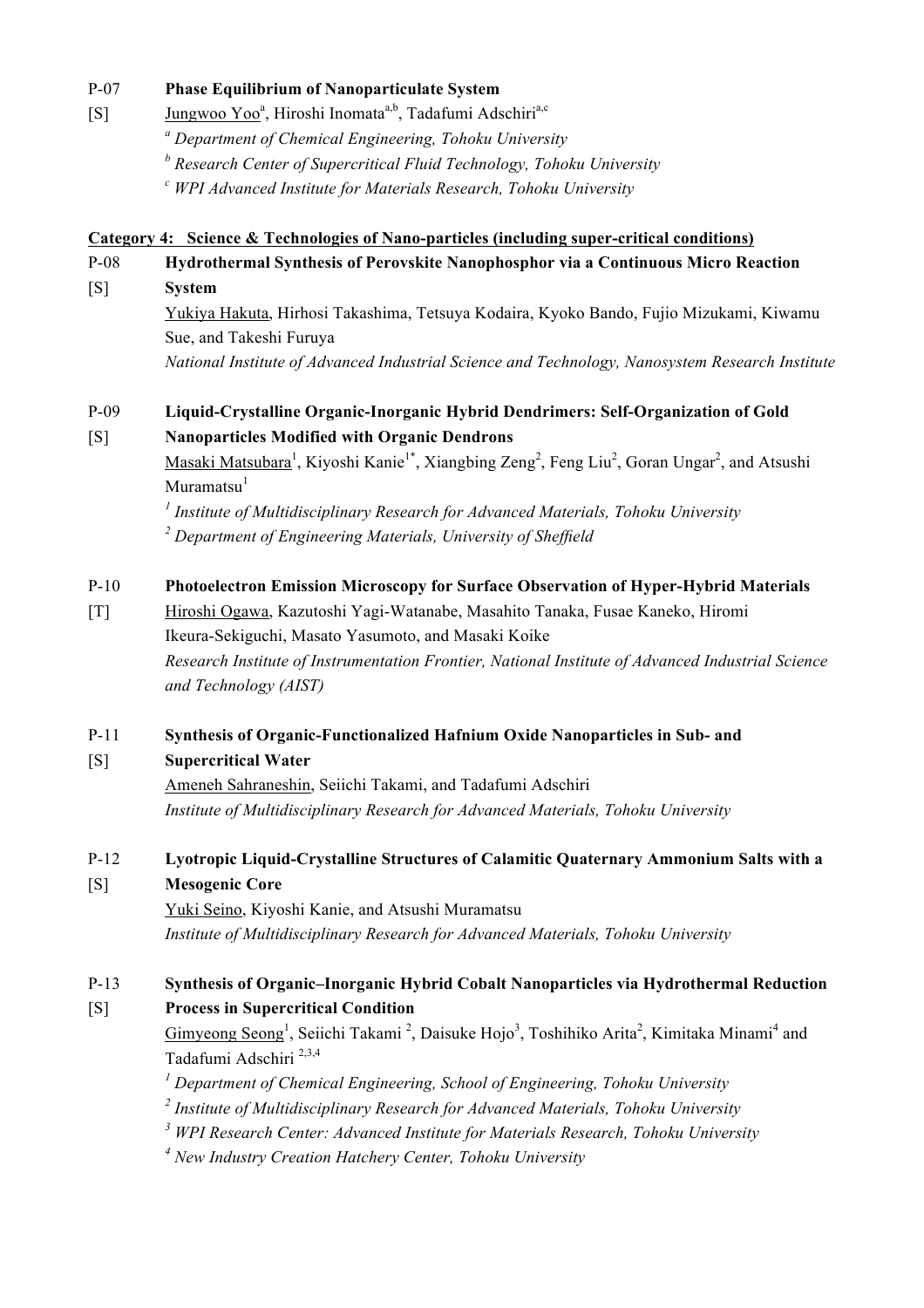### P-14 **Synthesis and Surface Modification of Gadolinium Fluoride Nanoparticles by Using**

### [S] **Supercritical Fluid Technology**

Varu Singh, Seiichi Takami, Tadafumi Adschiri *Institute of Multidisciplinary Research for Advanced Materials, Tohoku University*

### P-15 **Characterization of Surface-Modified Boron Nitride Nano-Particles by Solid-State Nuclear**  [T] **Magnetic Resonance**

Hiroyuki Souma and Shigenobu Hayashi *Research Institute of Instrumentation Frontier, National Institute of Advanced Industrial Science and Technology (AIST)*

### P-16 **Control of Mn Content in (CdMn)S Nanoparticles and their Magnetic Properties**

[S] Itaru Tanaka, Masafumi Nakaya and Atsushi Muramatsu *Institute of Multidisciplinary Research for Advanced Materials, Tohoku University*

#### P-17 **Liquid-Crystalline Nano-Structure of Organic Dendron-Modified CdS Nanoparticles**

[S] Jun Yabuki, Kiyoshi Kanie, Masaki Matsubara, Itaru Tanaka, Masafumi Nakaya, and Atsushi Muramatsu

*Institute of Multidisciplinary Research for Advanced Materials, Tohoku University*

#### **Category 5: Polymer/inorganic Hybrid Materials for Optical Applications**

#### P-18 **High Refractive Index Nanohybrid Polymer Composite Fabrication for LED Encapsulation**

[T] Bin Cai, Hendry I. Elim, Okihiro Sugihara, Tshikuni Kaino, and Tadafumi Adschiri *Institute of Multidisciplinary Research for Advanced Materials, Tohoku University*

#### P-19 **Light Induced Holographic Grating in TiO2 Nanohybrid Polymer Composite Films**

- [S] Bin Cai, Hendry I. Elim, Okihiro Sugihara, Tshikuni Kaino, and Tadafumi Adschiri *Institute of Multidisciplinary Research for Advanced Materials, Tohoku University*
- P-20 **Theoretical and Experimental Rayleigh Scattering Studies of Nanohybrid Polymer**  [T] **Composite**

Hendry I. Elim, Bin Cai, Okihiro Sugihara, Toshikuni Kaino, and Tadafumi Adschiri *Institute of Multidisciplinary Research for Advanced Materials, Tohoku University*

#### P-21 **Rayleigh Scattering Study and Evaluation of Particle Size in Nanohybrid Material**

[S] Hendry I. Elim, Bin Cai, Okihiro Sugihara, Toshikuni Kaino, and Tadafumi Adschiri *Institute of Multidisciplinary Research for Advanced Materials, Tohoku University*

#### P-22 **Dispersion of Metal-Oxide Nanoparticles Using**

[T] **Glyceryl-***N***-(2-methacryloyloxyethyl)urethane and Its Properties of Organic-Inorganic Hybrid Materials**  Eui-Chul Kang, Takehiro Morishita and Koichi Aoki *Tsukuba Corporate Research Laboratory, NOF Corporation*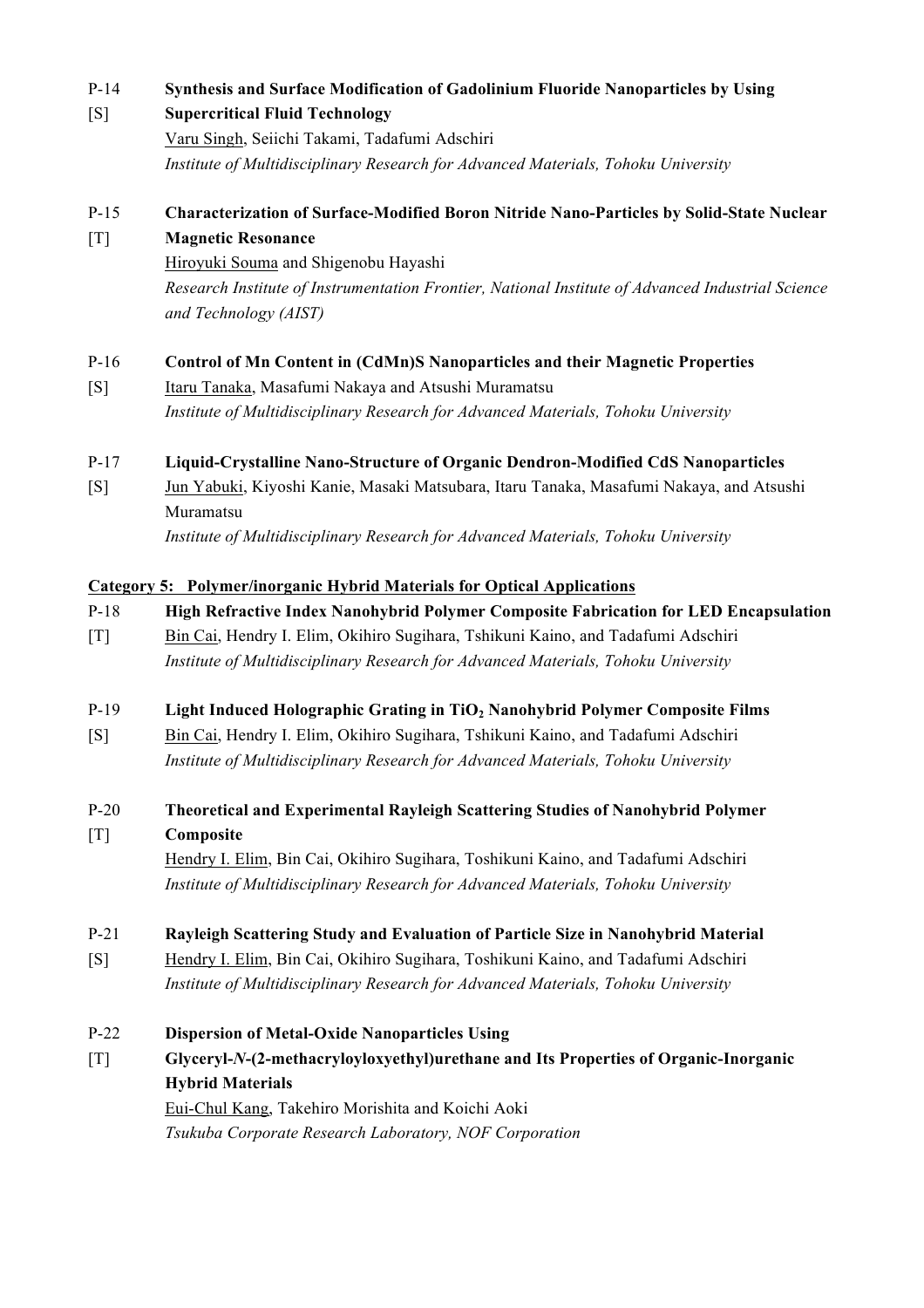# P-23 **Positron Annihilation Spectroscopy on Nanovoids in Polymer/Inorganic Hybrid-Materials**  [T&S] **for Optical Applications**

Atsushi Kinomura<sup>1</sup>, Ryoichi Suzuki<sup>1</sup>, Takehiro Morishita<sup>2</sup> and Tadafumi Adschri<sup>3</sup> *<sup>1</sup> National Institute of Advanced Industrial Science and Technology (AIST) <sup>2</sup> Tsukuba Corporate Research Laboratory, NOF Corporation*

*<sup>3</sup> Institute of Multidisciplinary Research for Advanced Materials, Tohoku University*

- P-24 **Preparation of High Refractive Index Materials Using ZrO<sub>2</sub> Nanoparticles Prepared by**
- [S] **Supercritical Hydrothermal Synthesis and Glyceryl-***N***-(2-methacryloyloxyethyl)urethane and Its Properties**

Takehiro Morishita<sup>1</sup>, Eui-Chul Kang<sup>1</sup> and Tadafumi Adschiri<sup>2</sup>

*<sup>1</sup> Tsukuba Corporate Research Laboratory, NOF Corporation*

*<sup>2</sup> Institute of Multidisciplinary Research for Advanced Materials, Tohoku University*

# P-25 **High Refractive Materials with TiO<sub>2</sub> Based Organic/Inorganic Hybrids**

[T] Kaoru Okaniwa

*Tsukuba Research Laboratory, Hitachi Chemical Co., Ltd.*

# **Category 6: Polymer/inorganic Hybrid Materials for Electronic and Thermal Applications**

P-26 **Thermal Effusivity Distribution of Hybrid Materials by Sinusoidal Heating Laser** 

[T] **Thermoreflectance Technique**

 $S$  H Firoz<sup>1</sup>, T Yagi<sup>1</sup>, N Taketoshi<sup>1</sup>, Y Matsushita<sup>2</sup>, H Kiritani<sup>2</sup>, H Ishikawa<sup>2</sup>, A Okumoto<sup>2</sup> and T  $Baba<sup>1</sup>$ 

*1 National Metrology Institute of Japan (NMIJ), National Institute of Advanced Industrial Science and Technology (AIST)*

*2 Mitsubishi Chemical Corporation, R&D Center*

# P-27 **Evaluation of Thermal Conductive Resistance at Organic-Inorganic Interface and**

# [T&S] **Development of Thermal Conductive Hybrid Materials for Electronic Devices**  Keiji Fukushima<sup>1</sup> and Tadafumi Adschiri<sup>2</sup>

*1 R&D Division, Japan Chemical Innovation Institute <sup>2</sup> WPI-Advanced Institute of Materials Research, Tohoku University*

# P-28 **Polymer: Fullerene Solar Cells: Influence of Annealing and Light Intensity**

[T] Hwajeong Kim, Sungho Nam, Jiho Park, and Youngkyoo Kim *Organic Nanoelectronics Laboratory, Department of Chemical Engineering, Kyungpook National University*

# P-29 **Effect of Solvent and Annealing in Polymer/Polymer Bulk Heterojunction Solar Cells**

[T] Hyena Lee, Sungho Nam, Hwajeong Kim, and Youngkyoo Kim *Organic Nanoelectronics Laboratory, Department of Chemical Engineering, Kyungpook National University*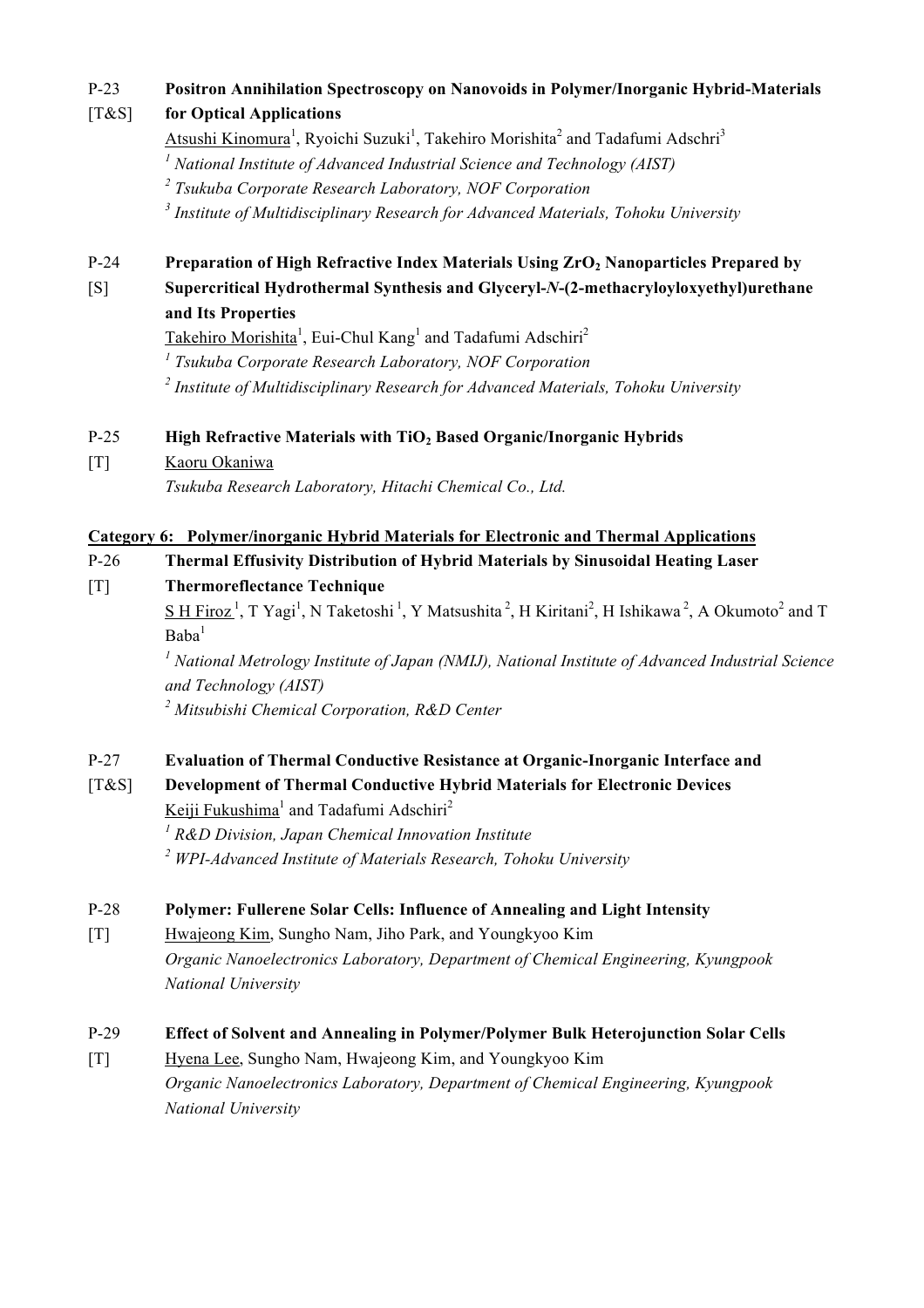# P-30 **Extremely High Thermal Properties of Boron Nitride-Epoxy Composite with High**

# [T&S] **Orientation and High Filling Ratio**

Kenji Miyata<sup>1</sup>, Toshitaka Yamagata<sup>1</sup>, and Tadafumi Adschiri<sup>2</sup> *1 Fine electronic materials research division, Electronic materials research and development institute, Denki Kagaku Kogyo K.K 2 WPI-Advanced Institute of Materials Research, Tohoku University* 

# P-31 **Thermal Conductivity of Soluble Polyimide/MgO Nanohybrid Films Prepared by** *In-situ*

# [T] **Hybridization and Direct Mixing Methods**

Kimiya Murakami and Shinji Ando *Department of Chemistry & Materials Science, Tokyo Institute of Technology*

# P-32 **Optoelectronic Properties and Device Applications of Conjugated Polymer/Zinc Oxide**

# [T] **Nanocomposite Films**

Sungho Nam, Joonhyeon Kim, Hwajeong Kim, and Youngkyoo Kim *Organic Nanoelectronics Laboratory, Department of Chemical Engineering, Kyungpook National University*

# P-33 **Preparation and Characterization of Polyimide-Based Hybrid Films Containing Hexagonal**

[T] **Boron Nitride: Towards Development of High Performance Thermal Interface Materials** Mizuka Tanimoto and Shinji Ando

*Department of Chemistry & Materials Science, Tokyo Institute of Technology*

# P-34 **Influence of Thermal and Electrical Insulating Properties by Orientation of Hexagonal**

# [T&S] **Boron Nitride Particles in Silicone Resin**

Toshitaka Yamagata<sup>1</sup>, Kenji Miyata<sup>1</sup>, and Tadafumi Adschiri<sup>2</sup> *1 Fine electronic materials research division, Electronic materials research and development institute, Denki Kagaku Kogyo K.K 2 Institute of Multidisciplinary Research for Advanced Materials, Tohoku University*

### **Category 7: Others**

# P-35 **Dispersion of Surface-Modified Nanoparticles in Hydrophobic Media by Controlling**

# [S] **Surface, Size and Size Distribution of Nanoparticles**

Toshihiko Arita<sup>1</sup>, and Tadafumi Adschiri<sup>2</sup>

<sup>1</sup> Institute of Multidisciplinary Research for Advanced Materials, Tohoku University <sup>2</sup> WPI research Center, Advanced Institute for Materials Research, Tohoku University

# P-36 **Synthesis and Self-Assembly of Cage Silsesquioxane and Ferrocene Containing**

# [T] **Organic-Inorganic Hybrid Block Copolymers**

Raita Goseki, Tomoyasu Hirai, Masa-aki Kakimoto and Teruaki Hayakawa *Department of Organic and Polymeric materials, Tokyo Institute of Technology*

# P-37 **Cationic Ring-Opening Polymerization of 1,3-Dehydroadamantanes**

[T] Sotaro Inomata, Takashi Ishizone *Department of Organic and Polymeric Materials, Tokyo Institute of Technology*